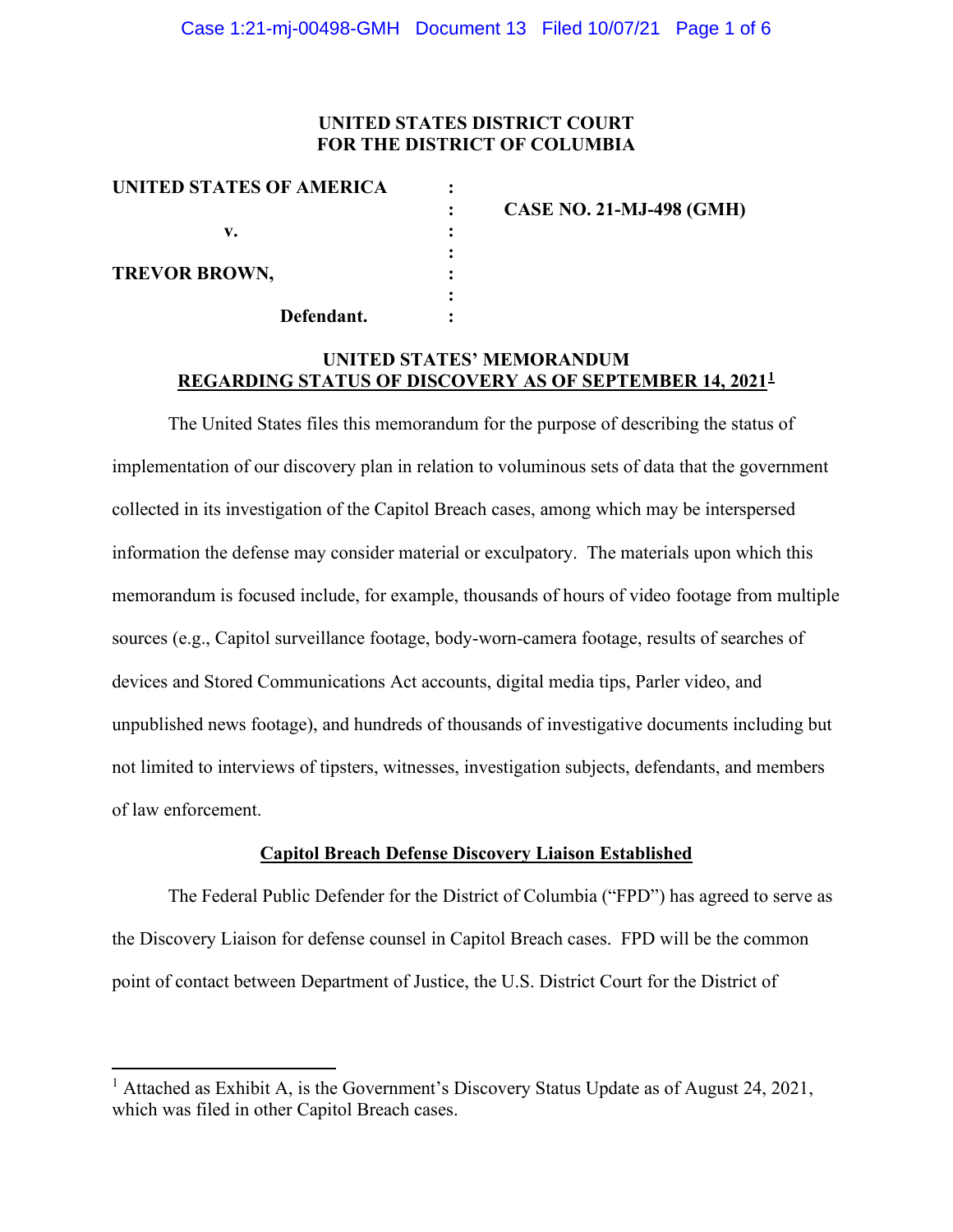### Case 1:21-mj-00498-GMH Document 13 Filed 10/07/21 Page 2 of 6

Columbia, the Administrative Office of U.S. Courts, Defender Services Office, and defense counsel.

#### **Status of Defense Access to Discovery Databases**

Under our discovery plan, we will use two primary platforms to process and produce discoverable voluminous materials, evidence.com for voluminous digital media materials (e.g., body-worn-camera footage and U.S. Capitol Police ("USCP") surveillance footage) and Relativity for documents (e.g., items such as law enforcement investigation files and business records). Further, we will ensure that all Capitol Breach legal defense teams will have access to the same platforms, including technological functionality commensurate to that available to the government, for the purpose of receiving and reviewing discoverable materials.

### *Evidence.com*

On September 3, 2021, the United States modified its contract with Axon Enterprise, Inc. ("Axon"), our evidence.com vendor. Pursuant to the modification, the government has funded a Capitol Breach defense instance of evidence.com and purchased licenses that will enable legal defense teams to gain access to a defense discovery database. The defense instance is managed and administered by FPD, and the government has no ability to log into or retrieve information from the defense instance. FPD is currently working with Defender Service's National Litigation Support Team to create a structure for distributing and tracking Axon licenses for defense counsel. As we stated in our previous memo, defense counsel can share evidence from the defense instance with individual defendants using a cloud-based file-sharing service offered by Axon called my.evidence.com (as well as provide downloaded video, except when prohibited by a sensitivity designation).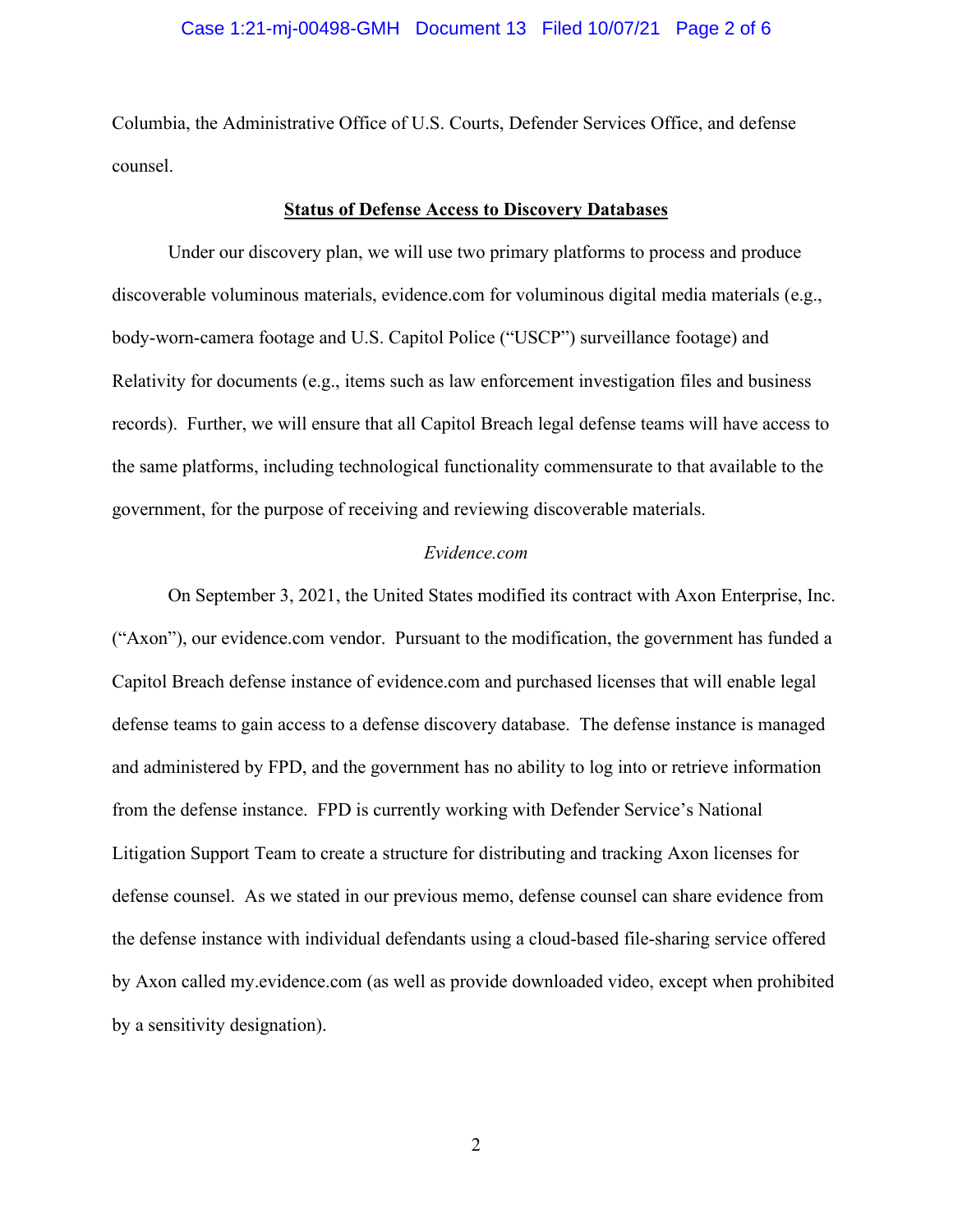### Case 1:21-mj-00498-GMH Document 13 Filed 10/07/21 Page 3 of 6

As a result of September 3, 2021 contract modifications, we are now technologically able to share approximately 2,300 hours of body-worn-camera videos to the defense instance of evidence.com. To ensure this enormous production is organized and meaningful for the defense, we are currently categorizing and tagging the videos. Further, to ensure that the videos (which display approximately 1,000 assaults upon officers and include occasional references to personal identifying information) are adequately protected, we are also exploring whether it is technologically possible for downloading to be automatically suppressed when highly sensitive video is shared by defense counsel to defendants.

As of September 14, 2021, we have uploaded approximately twenty percent of the relevant USCP surveillance footage to our instance of evidence.com (i.e., in excess of one terabyte of video, consisting of about 140 cameras, 4,900 files, and 1,600 hours of footage). We are nearly finished applying sensitivity designations to these files.

FPD anticipates updating defense counsel with the status of their work to distribute and track Axon licenses approximately one week after the first significant production of discovery is loaded into the defense instance evidence.com platform.

#### *Relativity*

Deloitte Financial Advisory Services, LLP ("Deloitte"), our Relativity vendor, has established a Capitol Breach defense Relativity workspace. We continue to work toward a modification of our contract to fund the additional hosting and support of that database. Modifying the Deloitte contract presents multiple contractual, technical, and legal challenges that were not posed by the Axon contract, but we are moving with as much haste as possible given the various complexities. We believe that by October, the contract modifications will be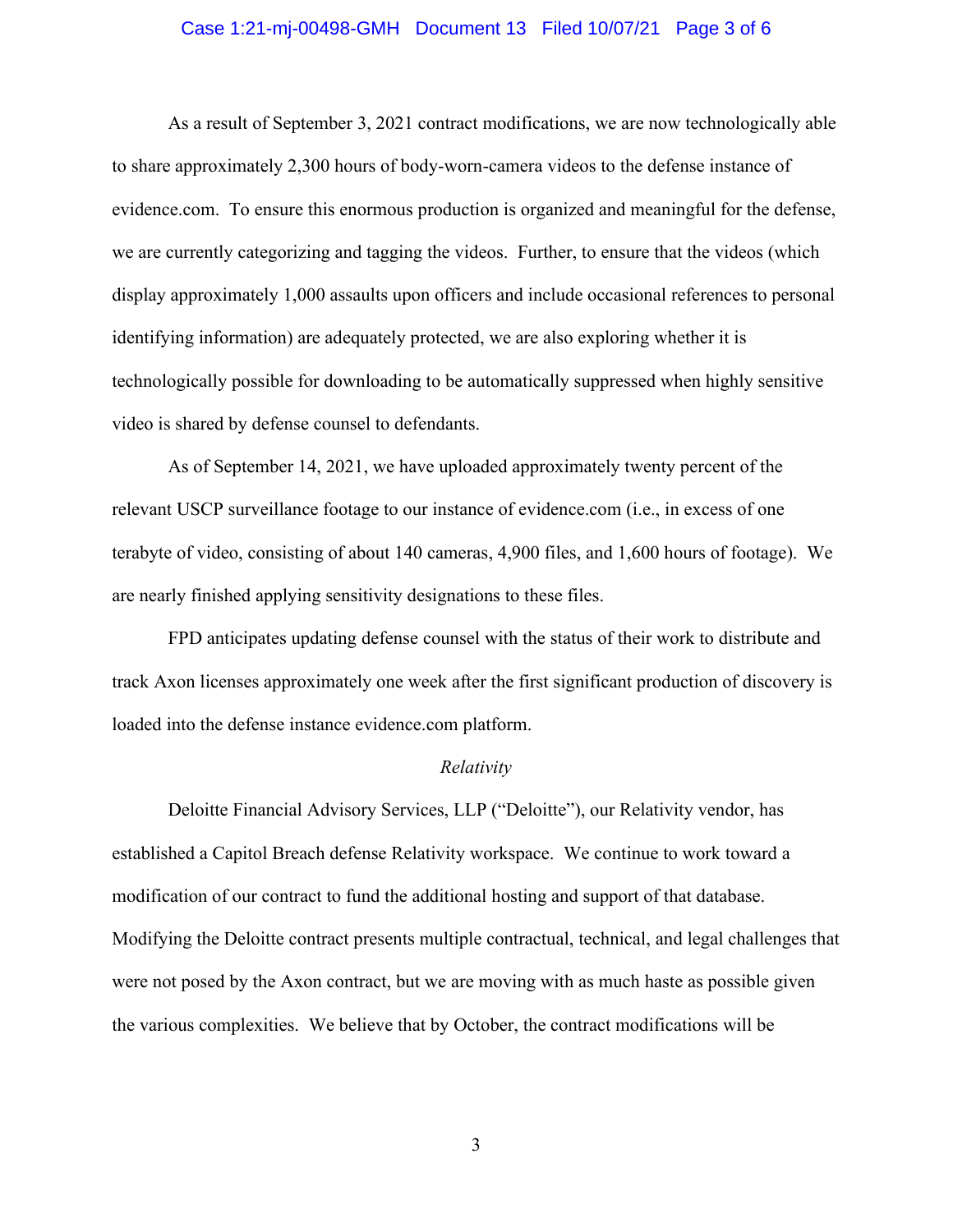### Case 1:21-mj-00498-GMH Document 13 Filed 10/07/21 Page 4 of 6

completed, thus allowing for defense access to the Relativity database.<sup>2</sup> To give the Court a sense of just some of the challenges that we are addressing, they include formulating concrete plans describing the staffing and technological safeguards that will be put into place to eliminate the possibility of work product being shared from one workspace to another. We must also ensure the modification, which must be fairly detailed under applicable government contracting rules and regulations, will be sufficient to support hundreds of defense cases, and are working closely with FPD in support of that effort. As this undertaking by FPD is also unprecedented, handling the contract modification correctly takes time. FPD will work with Defender Service's National Litigation Support Team to create a structure for distributing and tracking Relativity licenses and anticipates updating defense counsel with the status of their work approximately one week after the contract is modified to provide access to FPD. Finally, we must ensure that in making available hundreds of thousands of documents to hundreds of legal defense teams, we are careful to ensure that materials are properly scoped pursuant to the terms of any applicable warrants, and that access to the database is restricted in a manner that will ensure our compliance with applicable privacy laws. We are currently consulting with Department of Justice experts in privacy and discovery to ensure that these issues are properly handled.

Until the defense Relativity workspace is accessible, we will continue to provide voluminous documents from our Relativity database through individualized productions. (Any productions we make will also be added to the defense Relativity workspace.) On Friday, September 10, 2021, the Discovery Team made available for production in all Capitol Breach cases approximately 850 pages consisting of redacted reports from USCP investigations of

 $2$  To be clear, while we expect the defense Relativity database will be partially populated in October, we do not expect it to be complete at that time.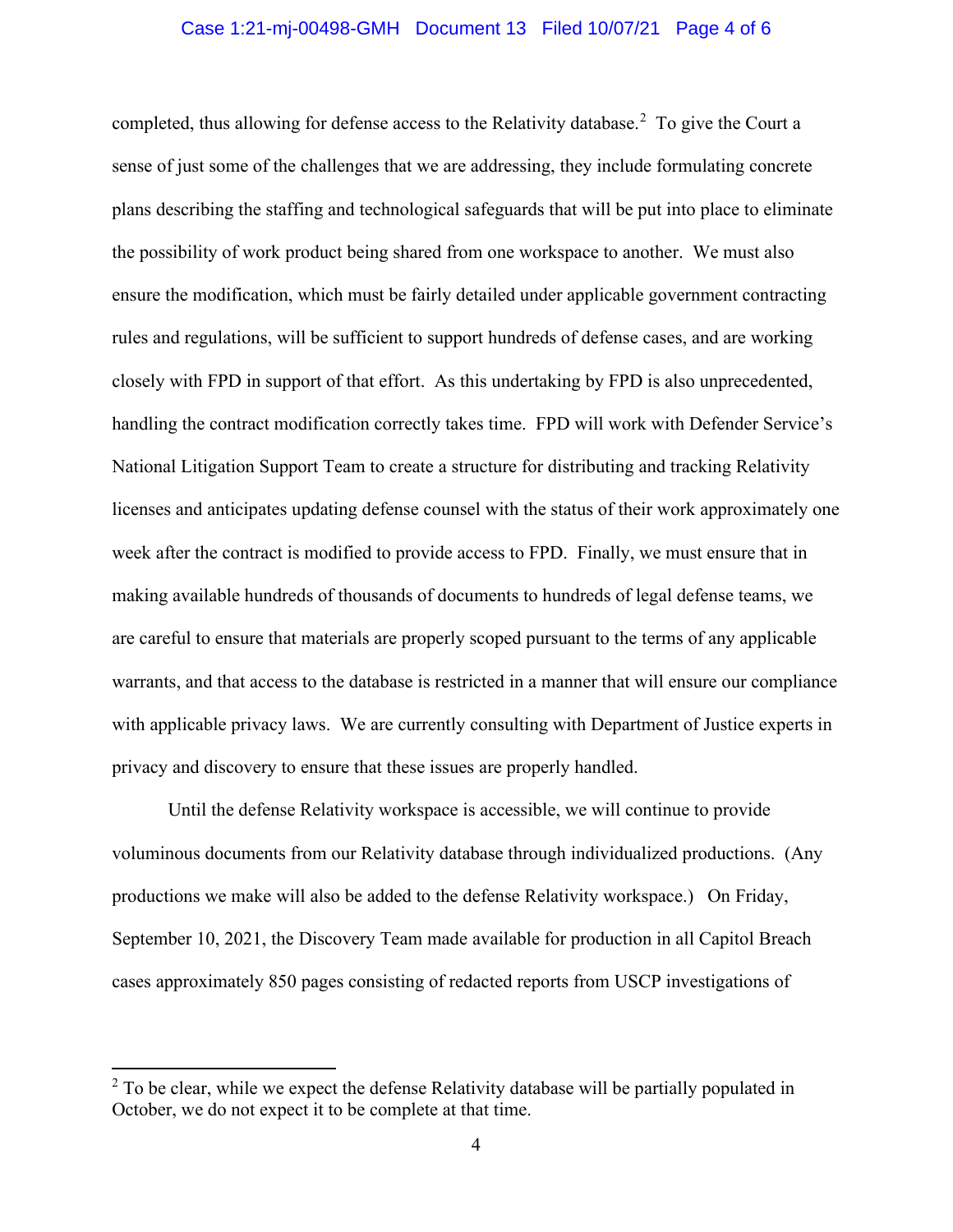### Case 1:21-mj-00498-GMH Document 13 Filed 10/07/21 Page 5 of 6

alleged wrongdoing by USCP officers on January 6, 2021. We anticipate providing Metropolitan Police Department internal investigation reports (approximately 600 pages) by next week. We are still reviewing the approximately 30,000 files in Relativity that were provided to us by USCP.

As the Discovery Team continues to receive additional documents, we cull them of any materials potentially protected by Federal Rule of Criminal Procedure 6(e) and provide the remainder (a majority) to Deloitte for ingestion into our Relativity database for discovery review. At this time, we have provided Deloitte the following additional documents for ingestion into our Relativity database:

- Discovery productions (approximately 11,500 records) that have been made in complex Capitol Breach cases (e.g., multi-defendant conspiracies involving Oathkeepers and Proud Boys); <sup>3</sup> and
- Approximately 24,000 Federal Bureau of Investigation records.

This week, we also expect to provide Deloitte discovery productions that have been made in 75 individual cases (approximately 32,000 documents). 4 The process of populating Relativity with potentially discoverable material is complicated and takes time.

### **Incarcerated Defendants**

In collaboration with FPD, we are developing proposals to increase access by

incarcerated defendants to voluminous materials, which we expect to share with the D.C.

Department of Corrections and to discuss within the next two weeks.

 $3$  Although these productions were already made in the relevant cases, they will ultimately be made accessible to all Capitol Breach defendants through the defense Relativity workspace.

<sup>&</sup>lt;sup>4</sup> Although these productions were already made in the relevant cases, they will ultimately be made accessible to all Capitol Breach defendants through the defense Relativity workspace.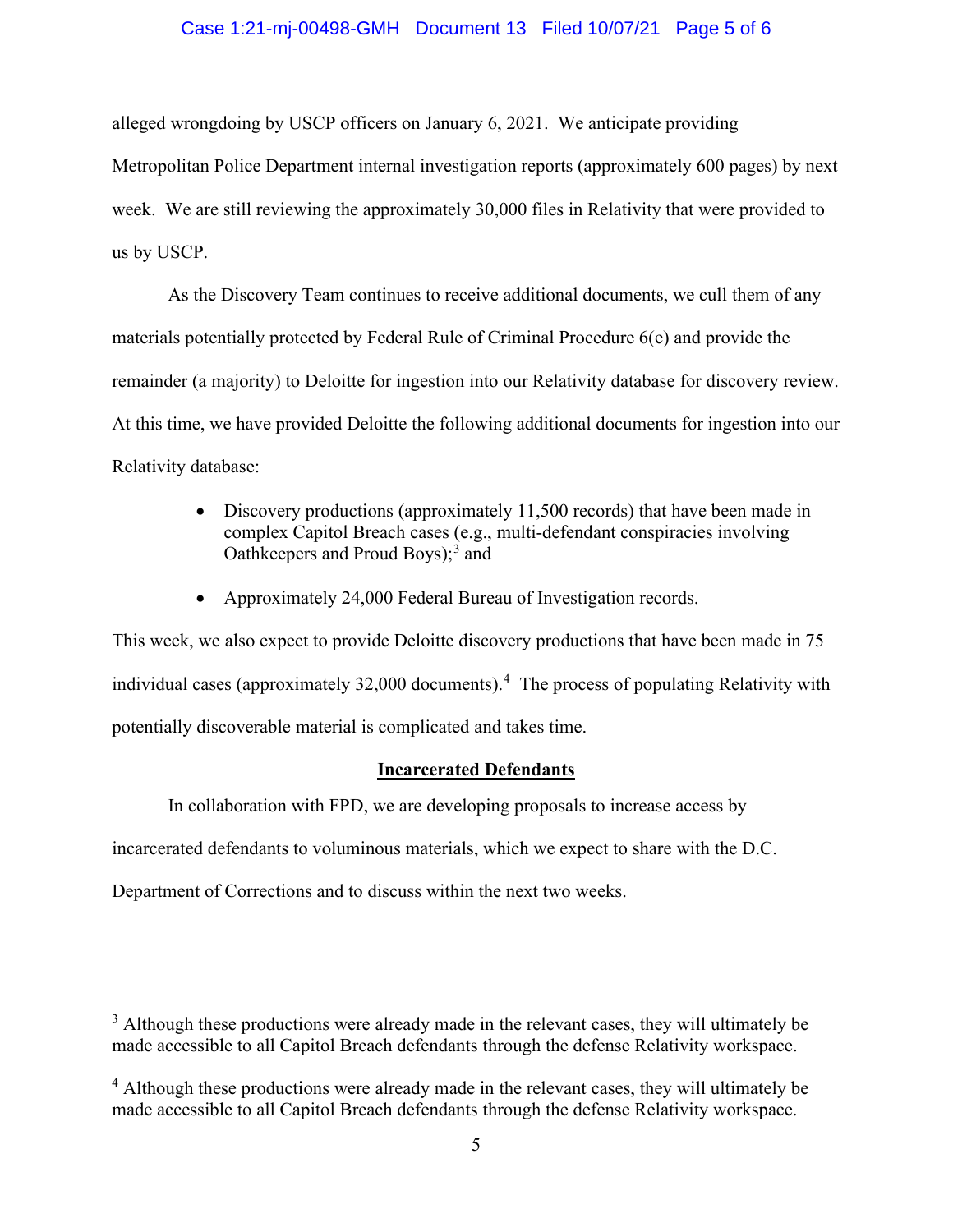### **Conclusion**

In sum, while we have not resolved every contractual or technical detail, and while our discovery plan continually evolves to address issues as they arise, we are making substantial progress in our diligent efforts to provide the defense comparable discovery review platforms for both documents and digital media, to populate those platforms, and to use alternative means to provide the most relevant discovery without delay. We are confident that our plan will come to fruition, and although we have not reached agreement on every aspect of this plan, we continue to have good faith, productive discussions with FPD regarding production of voluminous data. In the interim, we will diligently continue to transfer data to our vendors, process it for production, and make interim productions by other means until the defense platforms are in place. As we continue to implement our plan, we will continue to file status memoranda with the Court on a regular basis.

Respectfully submitted,

CHANNING D. PHILLIPS Acting United States Attorney DC Bar No. 415793

By: /s/ *Emily A. Miller* EMILY A. MILLER Capitol Breach Discovery Coordinator DC Bar No. 462077 555 Fourth Street, N.W., Room 5826 Washington, DC 20530 Emily.Miller2@usdoj.gov (202) 252-6988

By: *s/ Christopher D. Amore* CHRISTOPHER D. AMORE Assistant Unite States Attorney Capitol Riot Detailee NY Bar No. 5032883 555 Fourth Street, N.W. Washington, DC 20530 Christopher.Amore@usdoj.gov (973) 645-2757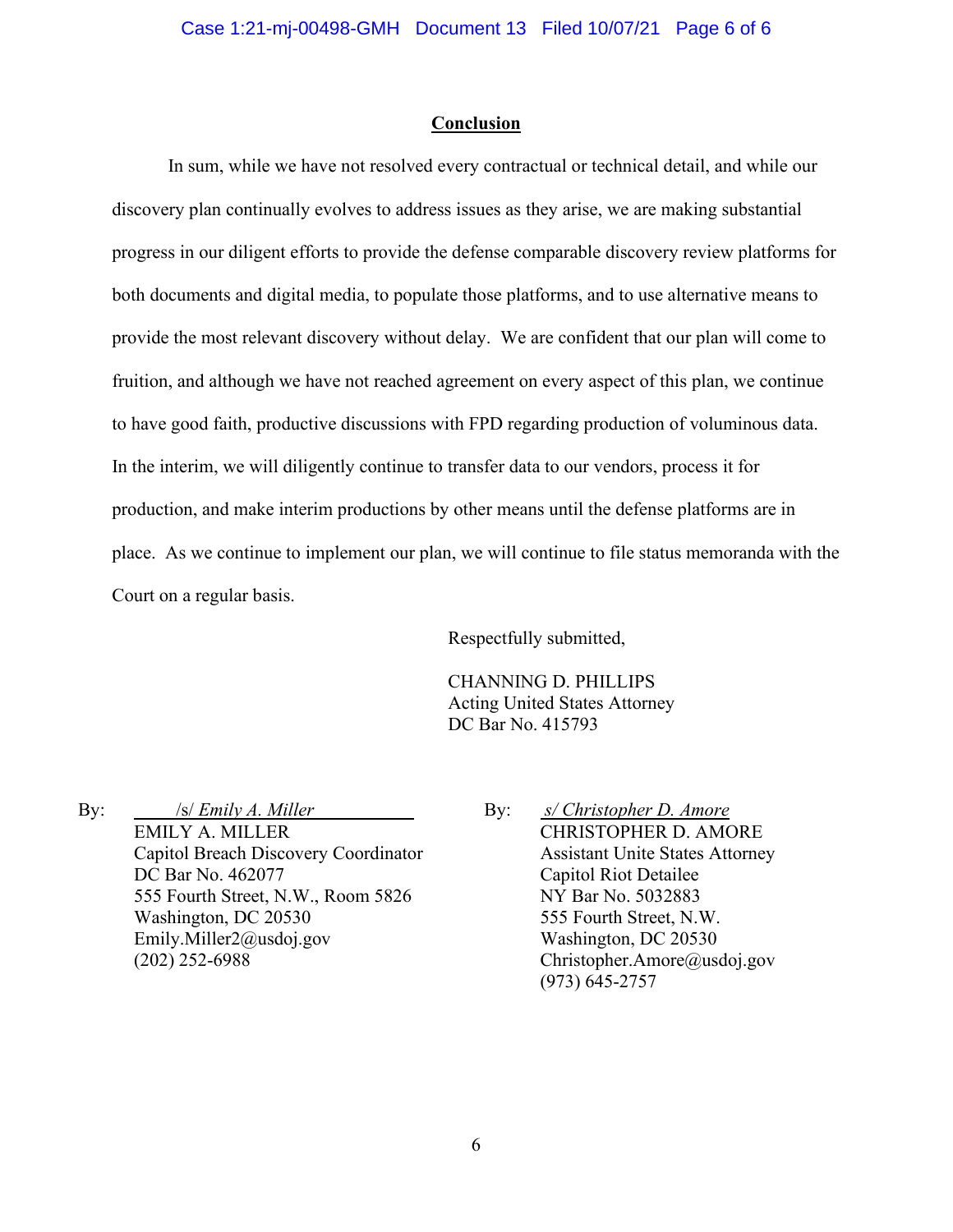### **EXHIBIT A**

# **UNITED STATES' MEMORANDUM REGARDING STATUS OF DISCOVERY AS OF AUGUST 23, 2021**

The United States files this memorandum for the purpose of describing our overall approach to discovery, and our discovery plan in relation to voluminous sets of data that the government collected in its investigation of the Capitol Breach cases, among which may be interspersed information the defense may consider material or exculpatory. The materials upon which this memorandum is focused include, for example, thousands of hours of video footage from multiple sources (e.g., Capitol surveillance footage, body-worn-camera footage, results of searches of devices and Stored Communications Act ("SCA") accounts, digital media tips, Parler video, and unpublished news footage), and hundreds of thousands of investigative documents including but not limited to interviews of tipsters, witnesses, investigation subjects, defendants, and members of law enforcement. Further, we write to provide the Court with the status of our implementation of that plan as of August 23, 2021.

# **I. The Government's Approach to Discovery is Intended to Ensure that All Arguably Exculpatory Materials are Produced in a Comprehensive, Accessible, and Useable Format.**

The government has always understood the magnitude and complexity of the discovery project presented by the January 6 attack on the Capitol. We have taken a very expansive view of what may be material or potentially exculpatory and thus discoverable in Capitol Breach cases. Defense counsel in Capitol Breach cases have made requests including any and all information that captures an individual defendant's conduct or statements; shows people "peacefully walking around the Capitol"; or suggests that a member (or members) of law enforcement allowed people to enter or remain in the Capitol or on restricted grounds, acted friendly or sympathetic to the rioters, or otherwise failed to do their jobs. Of course, there may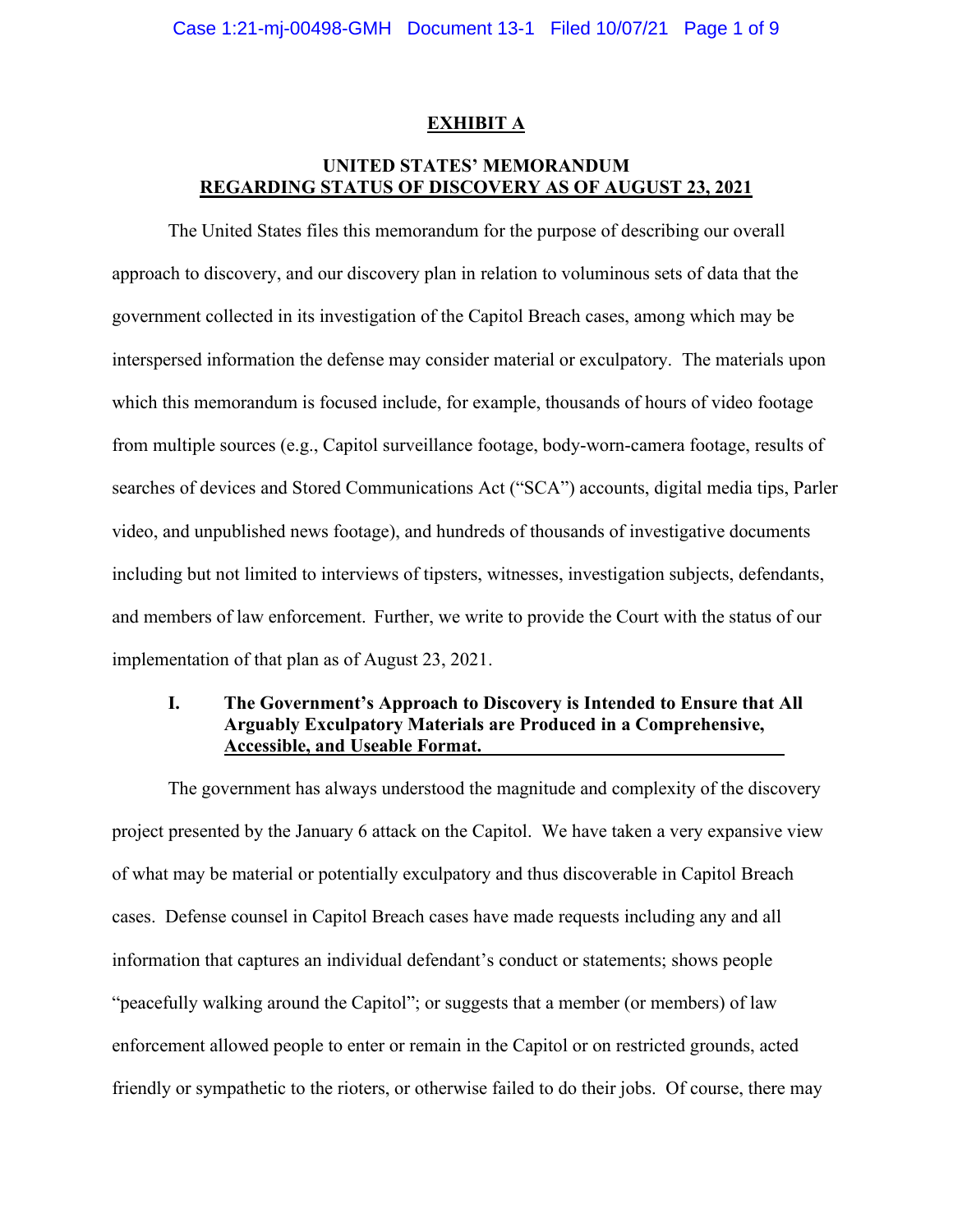### Case 1:21-mj-00498-GMH Document 13-1 Filed 10/07/21 Page 2 of 9

be additional types of information a defendant may consider material or exculpatory, but since the government does not know the defense theory in any particular case, it is impossible to for the government to determine what other types of information a defendant may believe to be material.

To the extent the type of information described above may exist, it may be interspersed among the voluminous sets of data referenced above. Given the volume of material, and because "[d]efendants are in a better position to determine what evidence they believe is exculpatory and will help in their defense,"<sup>1</sup> it is our intent to provide the defense with all data that may contain such information, but in a manner that will facilitate search, retrieval, sorting, and management of that information.

## **II. Our General Plan for Production of Voluminous Materials Involves Two Separate Platforms.**

We have developed and begun implementing a plan to use two primary platforms to process and produce discoverable voluminous materials: one for documents (e.g., items such as law enforcement investigation files and business records) and one for digital materials (e.g., video footage). (These two platforms have frequently been referred to as our "database" although, in fact, they are two separate information repositories hosted by unrelated vendors.) We are working collaboratively with Federal Public Defender ("FPD") leadership and electronic

<sup>1</sup> *United States v. Meek,* No. 19-cr-00378-JMS-MJD, 2021 WL 1049773 \*5 (S.D. Ind. 2021). *See also United States v. Ohle*, No. S3 08 CR 1109 (JSR), 2011 WL 651849 \*4 (S.D.N.Y. 2011)(not reported in F.Supp.2d)("placing a higher burden on the Government to uncover such evidence would place prosecutors in the untenable position of having to prepare both sides of the case at once. Indeed, the adversarial system presumes that the defense will be more highly motivated to uncover exculpatory evidence, so if anything the onus is on defense counsel to conduct a more diligent search for material potentially favorable to his client. This is especially true considering that, if exculpatory evidence exists, the defense is in the best position to know what such evidence might be and where it might be located.")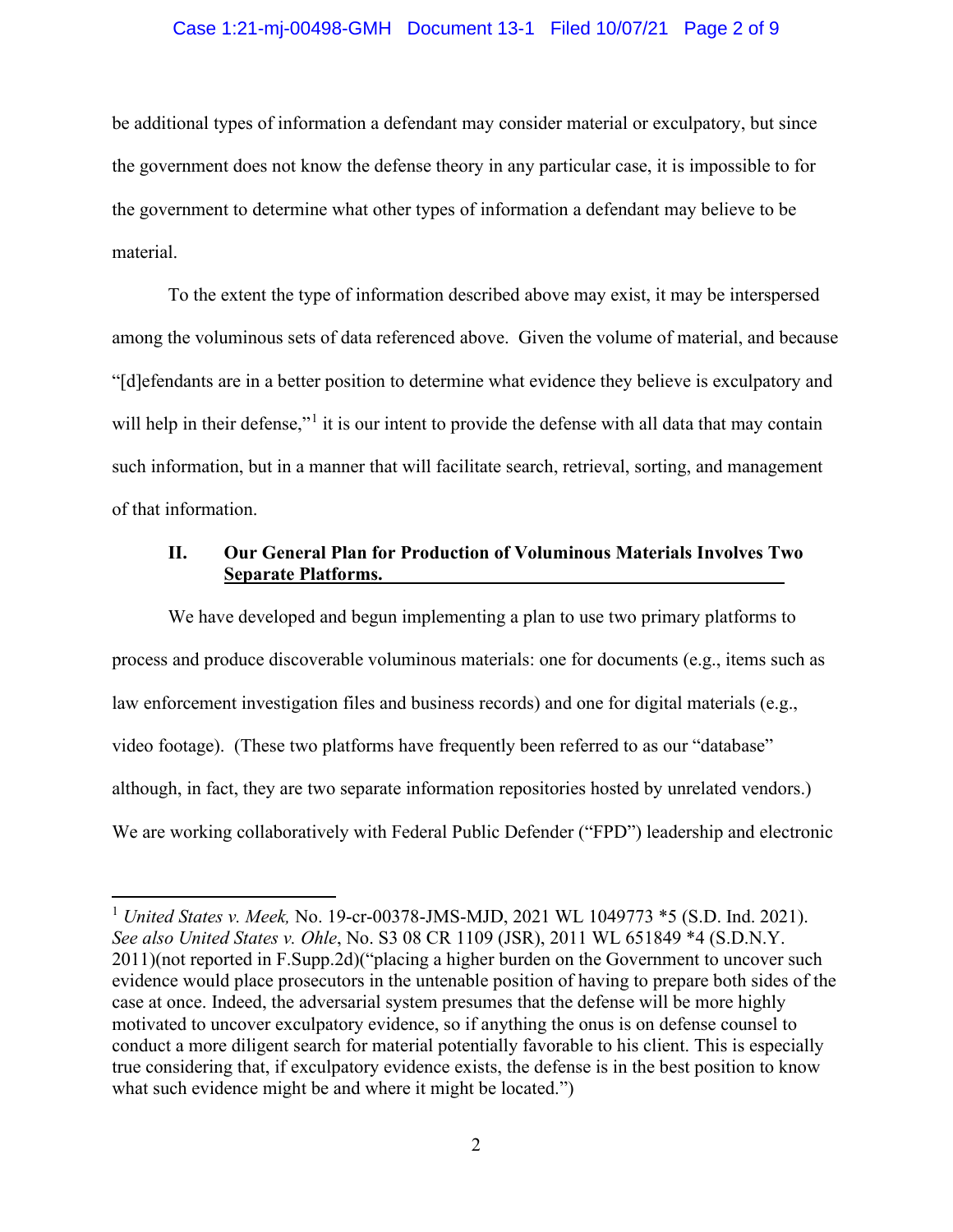### Case 1:21-mj-00498-GMH Document 13-1 Filed 10/07/21 Page 3 of 9

discovery experts, including Sean Broderick, the National Litigation Support Administrator for the Administrative Office of the U.S. Courts, Defender Services Office, to ensure that Federal Public Defender offices nationwide that are working on Capitol Breach cases, counsel that are appointed under the Criminal Justice Act, and retained counsel for people who are financially unable to obtain these services will have access to the same platforms, including technological functionality commensurate to that available to the government, for the purpose of receiving and reviewing discoverable materials.

# **A. We will Share Documents from Our Own Relativity Workspace to a Defense Relativity Workspace, and are Making Rolling Productions Via Alternative Means Until the Defense Workspace is Available.**

#### **1. Overview**

Deloitte is hosting a Relativity database, or "workspace," for the government to manage and produce documents. Relativity is a cloud-based eDiscovery platform that offers functionalities including document organization, review, production, and analytics within a single environment, and is an industry leader in eDiscovery hosting. As further elaborated below, we are in the process of ingesting hundreds of thousands of documents into our Relativity workspace, so that we may review them, apply necessary redactions, and produce the documents as appropriate to the defense.

Ultimately, our plan is for all discoverable documents to be shared to a wholly separate defense Relativity workspace, also hosted by Deloitte, but wholly inaccessible to the government. Deloitte is currently creating such a defense workspace within Relativity for receipt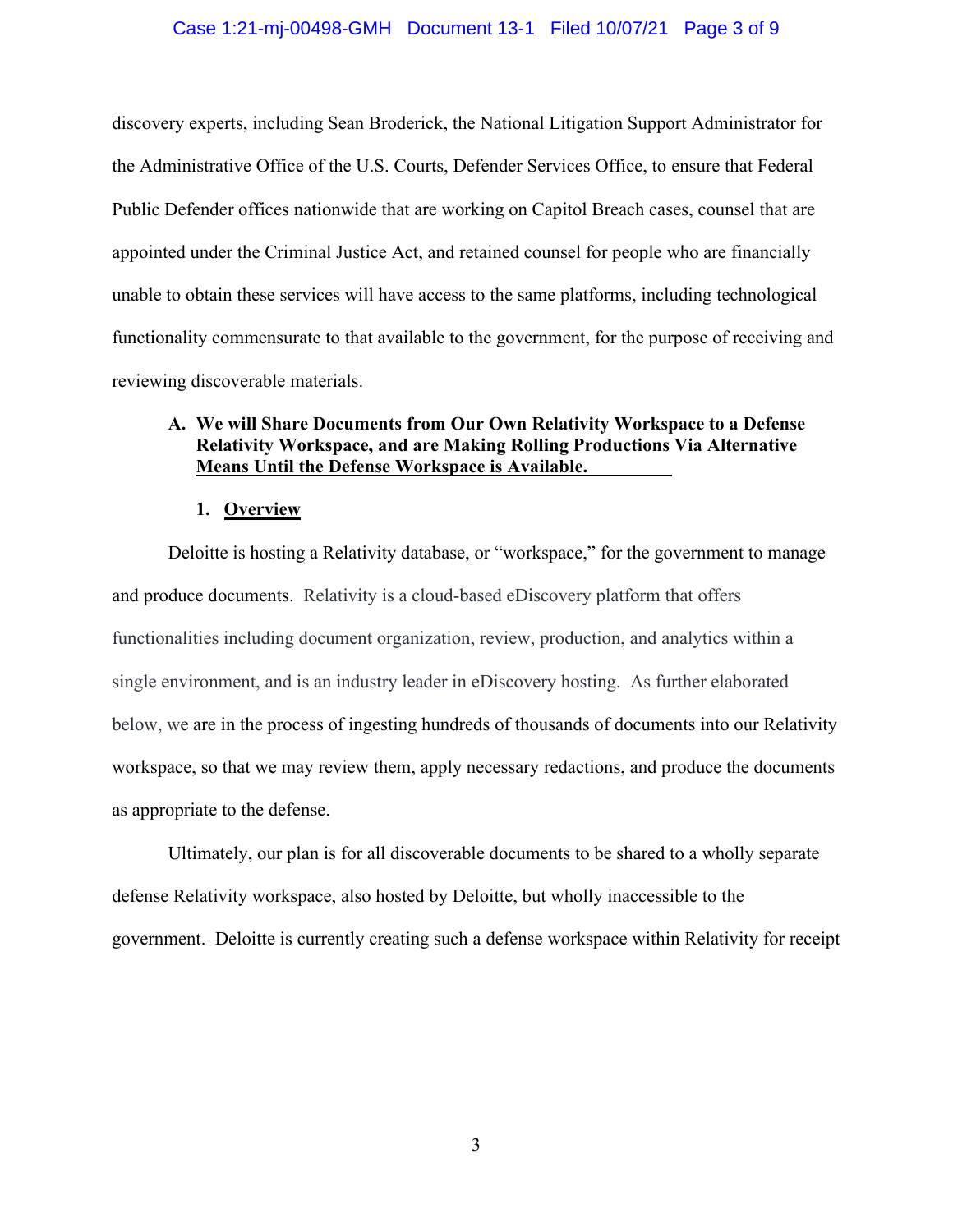### Case 1:21-mj-00498-GMH Document 13-1 Filed 10/07/21 Page 4 of 9

of discoverable documents, and we are working toward a modification of our contract to fund the additional hosting and support of that database.<sup>2</sup>

A Relativity workspace will allow Capitol Breach defense teams to leverage Relativity's search and analytics capabilities to search the voluminous documents we expect to produce for information they believe may be material to their individual cases. Defense teams will be able to perform key term searches and metadata searches across hundreds of thousands of documents in the defense workspace. Further, in conjunction with any staff they designate to support their workspace, they will be able to design coding panes that allow them to "tag" items received in discovery as they deem relevant to their cases, e.g., by location ("Lower West Terrace") or defense theories of the case ("Police Let Defendants In"); and then generate search reports based on the results associated with a particular tag or multiple tags.<sup>3</sup>

 $2$  Hosting refers to storing and organizing documents in a case within a database for document review, organizing, searching, categorizing, and redacting, and providing users with accounts to access the database. Typically, providing discovery in a format that allows it to be loaded into a database satisfies the government's discovery obligations. We understand that neither the Federal Public Defender nor the Criminal Justice Act panel has a vehicle in place through which they may engage in expedited contracting for the hosting and licensing services that are necessary to meet the demands of this unprecedented volume of materials. Thus, the government has agreed to provide the necessary hosting and licensing services through Deloitte. The government has been closely coordinating with FPD to ensure that when we modify our contract with Deloitte, we obtain sufficient licenses to cover the needs of current cases as well as those of cases that may be brought in the future.

 $3$  We believe that to ensure defendants have meaningful access to the defense Relativity workspace, FPD will require additional support for the workspace. As the Court is aware, "Even if the discovery is produced in an optimal way, defense counsel may still need expert assistance, such as litigation support personnel, paralegals, or database vendors, to convert e-discovery into a format they can use and to decide what processing, software, and expertise is needed to assess the [Electronically Stored Information]." *See Criminal e-Discovery: A Pocket Guide for Judges*, Chapter II (Common Issues in Criminal e-Discovery), at 12.The *Pocket Guide* serves as a supplement to the federal judiciary's bench book. We are engaging in frequent and productive discussions with FPD in the effort to resolve contractual and technical details related to the implementation of an adequate support plan.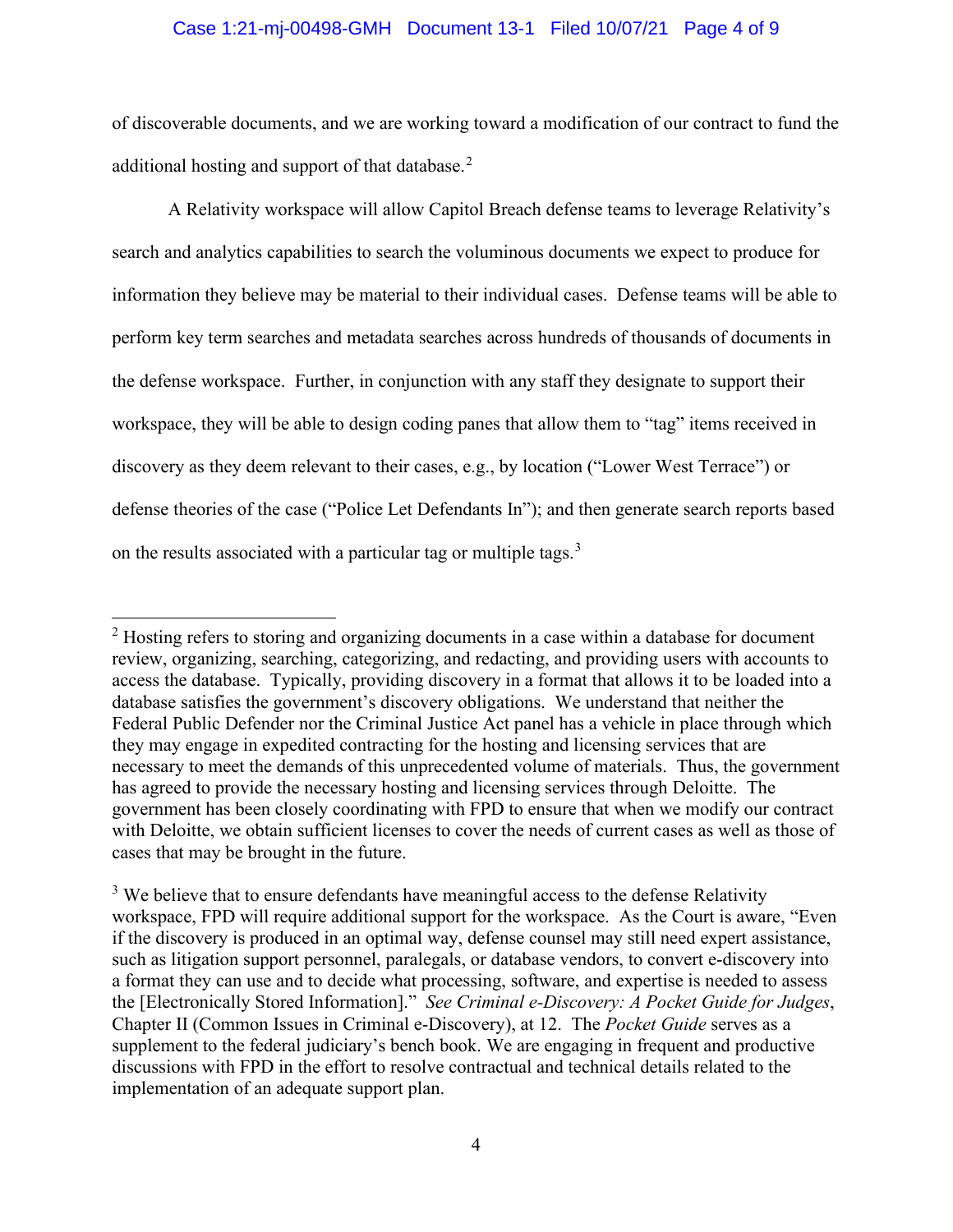### Case 1:21-mj-00498-GMH Document 13-1 Filed 10/07/21 Page 5 of 9

As elaborated below, although Relativity significantly increases the pace at which we may review and process materials to make appropriate productions, performing these tasks correctly and comprehensively takes time. Nevertheless, we expect to begin making documentary productions from Relativity within the next two weeks, as discussed in more detail below, and will do so on a rolling basis going forward. Until the defense Relativity workspace is operational and defense accounts are established documents will continue to be produced in individualized cases via other available methods – most frequently cloud-based file sharing through USAfx.

# **2. The Government is Steadily Populating its Own Relativity Database with Materials.**

We have already populated our Relativity database with over 30,000 records from the U.S. Capitol Police ("USCP") and USCP reports related to allegations of misconduct by law enforcement in connection with the events of January 6, 2021. We are currently using our Relativity platform to process materials related to allegations of police misconduct, and plan to make those reports available within approximately the next two weeks. Capitol Breach prosecution teams will disseminate these materials once they become available. We are prioritizing these materials and Metropolitan Police Department ("MPD") use-of-force investigation files because many defendants have requested them.

We are steadily working to ingest into Relativity potentially discoverable documents that we requested and received from multiple law enforcement agencies, while ensuring that materials that are or may be protected by Federal Rule of Criminal Procedure 6(e) are adequately protected. Of course, Federal Bureau of Investigation ("FBI") files account for the majority of documentary evidence that we will need to ingest and review. The FBI estimates that there are approximately 750,000 investigative memoranda and attachments in its files associated with the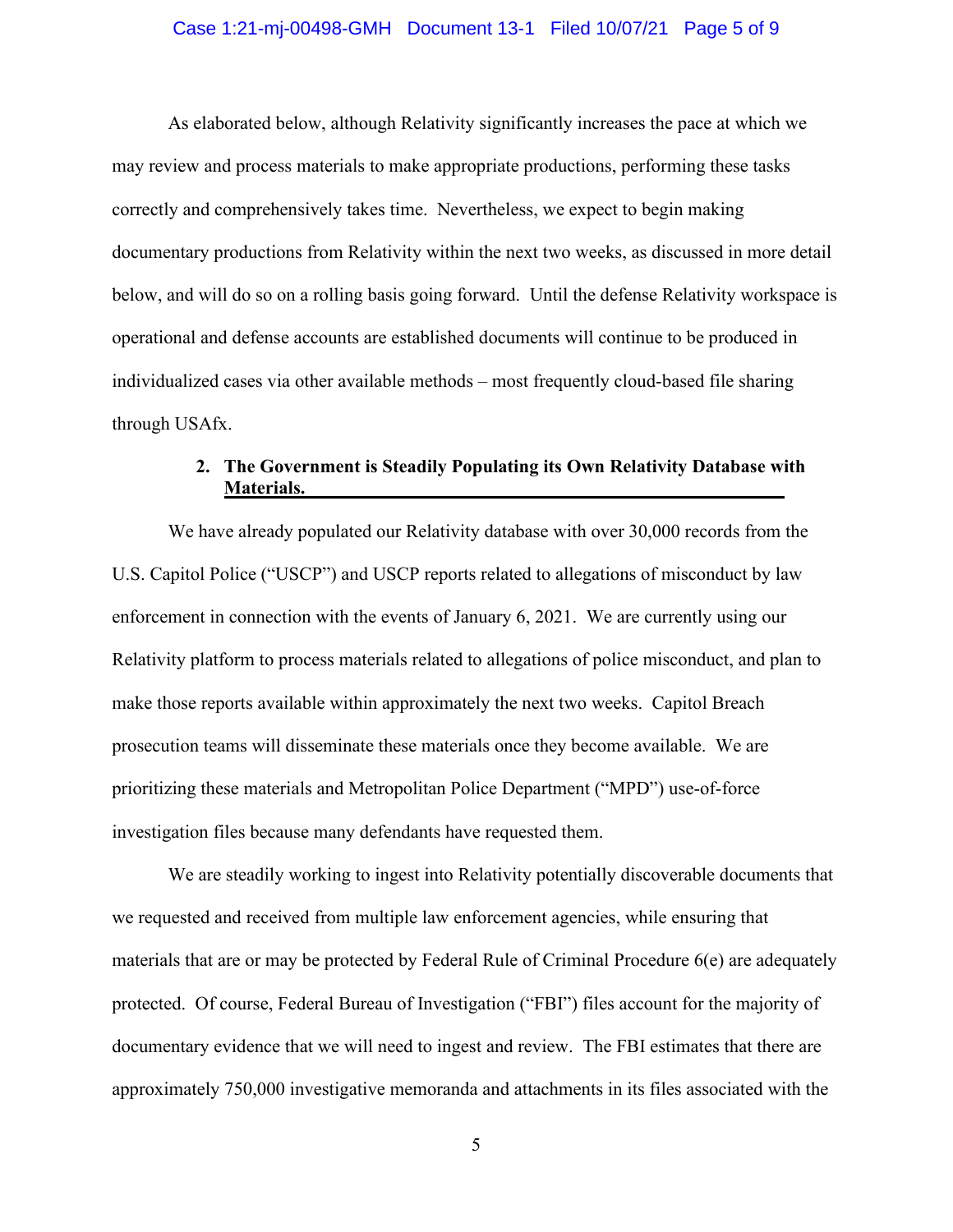### Case 1:21-mj-00498-GMH Document 13-1 Filed 10/07/21 Page 6 of 9

Capitol Breach investigation. We intend to organize, deduplicate, and produce these materials as appropriate, using all of Relativity's tools to do so as quickly as possible. As discussed below, however, these processes are not wholly automated, and will require both technical expertise and manual assistance.

### **3. The Workflow in Processing Materials for Discovery Takes Time.**

The process of populating Relativity with potentially discoverable material, all in varied formats and from different sources, is complicated. It is *not* like copying and pasting a file, or even like duplicating a hard drive. Before the hundreds of thousands of investigative files at issue here are ever loaded to Relativity, they must be meaningfully organized into folder structures that will make sense to reviewers and recipients. The materials must also be qualitychecked, e.g., we must ensure that we have the password for protected documents, that the documents were provided in a format that will open, and that we remove irrelevant software and system files that would only cloud the workspace and confuse reviewers. After materials are loaded to Relativity, we must customize the manner in which they are displayed so as to be meaningful to reviewers who will make discoverability determinations and apply appropriate redactions and sensitivity designations. Not all documents are created equal, e.g., financial records and forensic cell phone search reports cannot meaningfully be displayed in the same way.

All of these processes will be assisted by leveraging Relativity's tools as much as possible, such as by using keyword searches to identify items that must be excluded or redacted; and deduplication tools to recognize documents that have already been processed so that they are not analyzed or reproduced multiple times. Although these processes are time-consuming, they are necessary to avoid production of unorganized data dumps, unreadable files, and unusable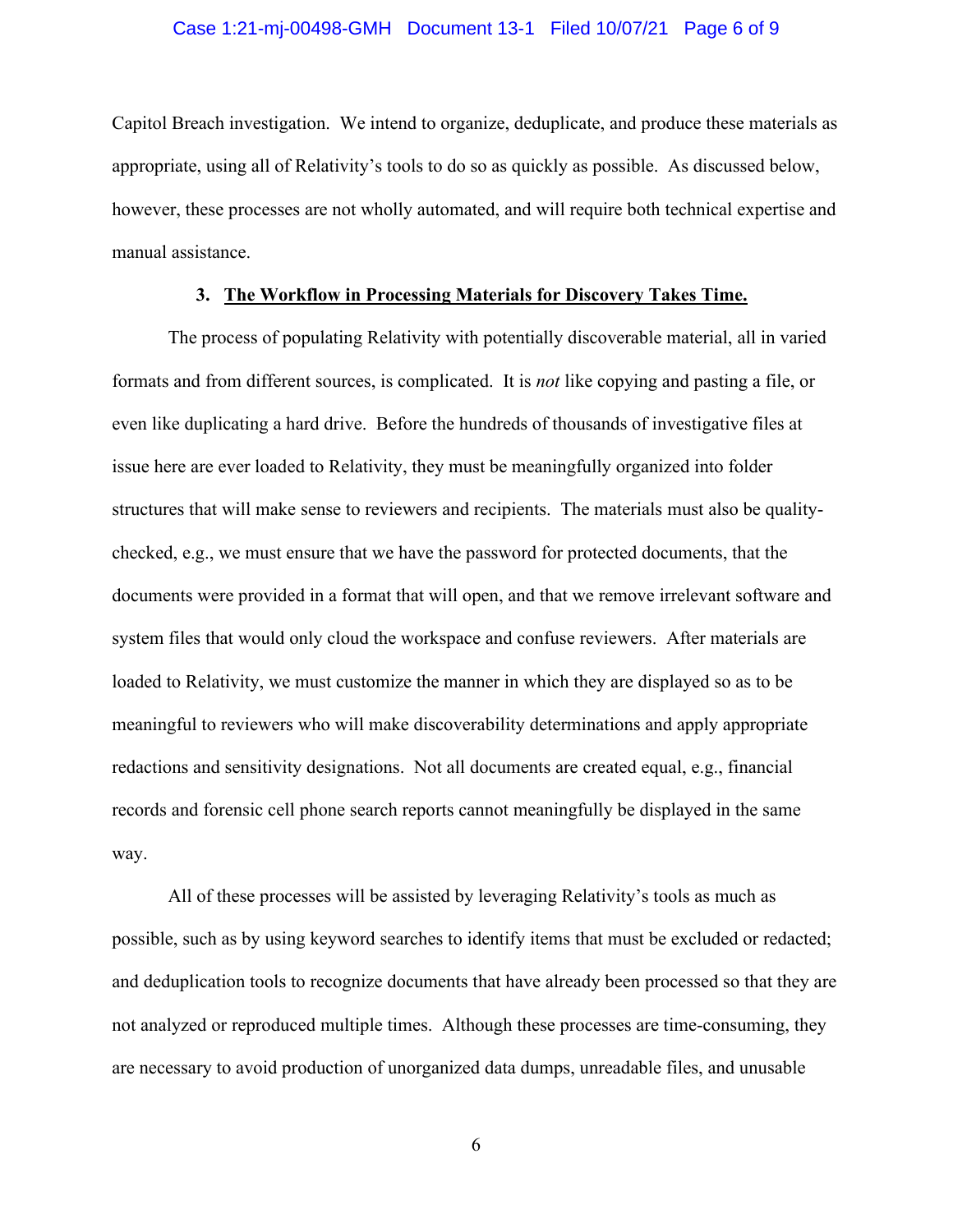### Case 1:21-mj-00498-GMH Document 13-1 Filed 10/07/21 Page 7 of 9

databases; or a failure of the government to take adequate steps to prevent both victims and defendants' private information from being shared with hundreds of defendants.

# **B. We will Share Digital Evidence from Our Own Evidence.com Instance to a Defense Evidence.com Instance, and Make Rolling Productions as Digital Media is Processed.**

Relativity was primarily designed as document review platform and not to manage terabytes of digital evidence. Although it is technologically possible to view and share video evidence within Relativity, in this case, the volume of video would significantly reduce Relativity's performance speed.

Accordingly, we will use evidence.com as a platform to manage, review, and share digital media evidence. Evidence.com is a cloud-based digital evidence management system designed by Axon Enterprise, Inc. ("Axon"), an industry leader in body-worn-camera systems. Axon refers to a singular environment of evidence.com as an "instance." The government has agreed to fund a defense instance of evidence.com and to provide the necessary licensing services through Axon. This instance will be managed and administered by FPD, and the government will have no ability to log into or retrieve information from this instance. As recently as Saturday, August 21, 2021, we consulted with representatives from Axon about our plan and we expect our contract with Axon will be modified expeditiously. As with Relativity, the government has been closely coordinating with FPD to ensure that we cover the needs of current cases as well as those of cases that may be brought in the future. We understand that legal defense teams will likely wish to share voluminous evidence with defendants. Axon has additional infrastructure referred to as my.evidence.com that will allow defense attorneys to share voluminous evidence with individual defendants.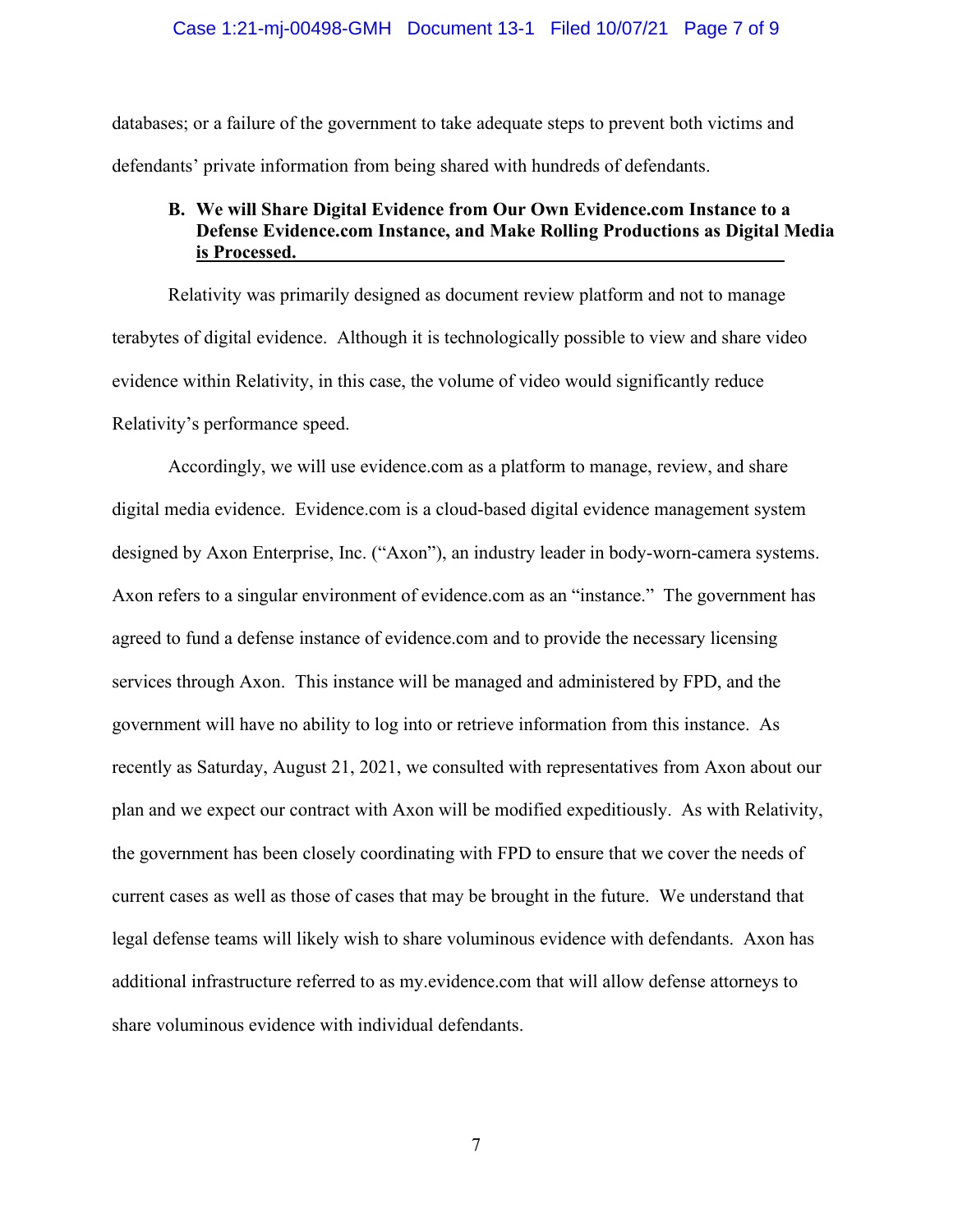### Case 1:21-mj-00498-GMH Document 13-1 Filed 10/07/21 Page 8 of 9

We have already migrated over 2,900 body-worn-camera videos totaling over 2,300 hours (nearly 100 days) into our instance of evidence.com. For the reasons relayed above, from a technological perspective, we expect to be able to share this footage with FPD's evidence.com instance within approximately the next two weeks. Before we can share voluminous video footage with FPD, we must also ensure that the footage is adequately protected. Based on a review of the body-worn-camera footage conducted by our Office, the footage displays approximately 1,000 events that may be characterized as assaults on federal officers. As these officers now, or in the future may, qualify as victims under the Crime Victims Rights Act, they have the "right to be reasonably protected from the accused" and the "right to be treated with fairness and with respect of the victim's dignity and privacy." 18 U.S.C. §§ 3771(a)(1) and (8).

 When we share the footage, we also intend to share information we have developed that will help facilitate efficient defense review of body-worn-camera footage. For example:

- Individuals in our Office who reviewed all the body-worn-camera footage in our instance created a spreadsheet that identifies footage by agency, officer, video start time, a summary of events, and location of the camera in 15-minute increments. The locations are defined in zone map they created. We will share our zone map and the spreadsheet with the legal defense teams, subject to adequate protection.
- We obtained from MPD Global Positioning Satellite ("GPS") information for radios that may be of assistance in identifying the location of officers whose body-worn-camera footage is relevant to the defense. We will share this information with the legal defense teams, subject to adequate protection.

We will continue to ingest video evidence into evidence.com on a rolling basis, and to

produce it regularly. As evidence.com was designed to function in coordination with bodyworn-cameras designed by Axon, ingesting body-worn-camera footage into our instance was fairly simple. Other footage will need to be converted from proprietary formats before it can be ingested into evidence.com, and so processing will take longer.